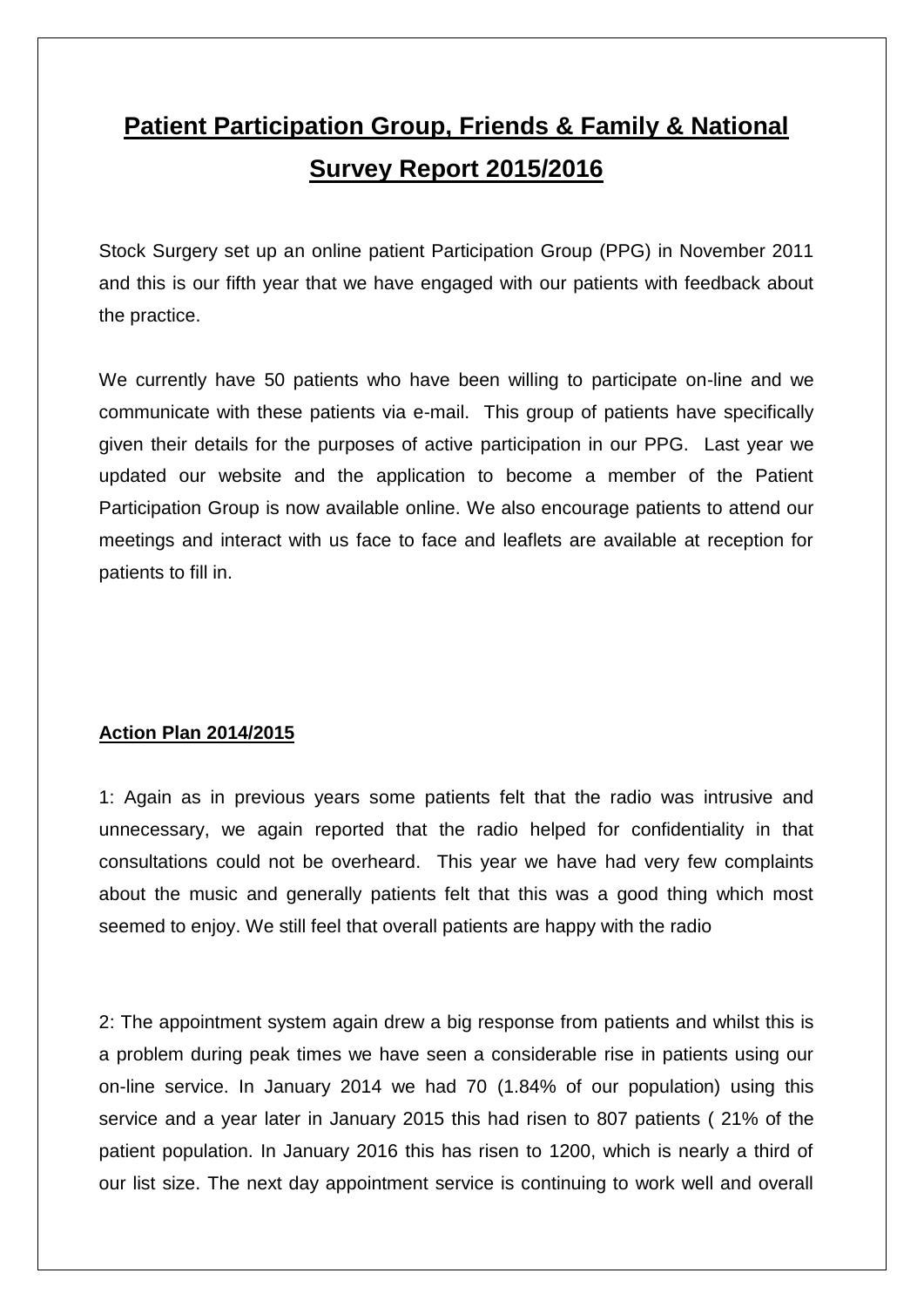the complaints about the system are now minimal and we continue to meet regularly with the doctors to try and improve the way we work.

3: We occasionally receive a query about the tannoy system, the practice looked again into the purchase of a caller display system as many of the patient's struggle to hear the tannoy especially when the reception is busy and all the phones are ringing. We have obtained quotes for this but unfortunately it is still an expensive piece of equipment which our local CCG again cannot fund. We are continuing to look into this and if we can obtain a second hand screen at a reasonable price then the practice will consider the purchase of one of these.

Our receptionists are very good at knowing who is next in line for the doctors and often ask the patient to sit outside the doctor's room where they will be able to hear the tannoy.

4: We continue to try and add members to our PPG group both on-line and at reception where we have a form which can be filled out with patient e-mail address and contact numbers. The Practice Manager is always willing to listen to patient feedback regardless of whether they are a member of the group or not as quite often patients like to talk on a one to one basis rather than in a group and also like to praise the surgery as well as express their concerns.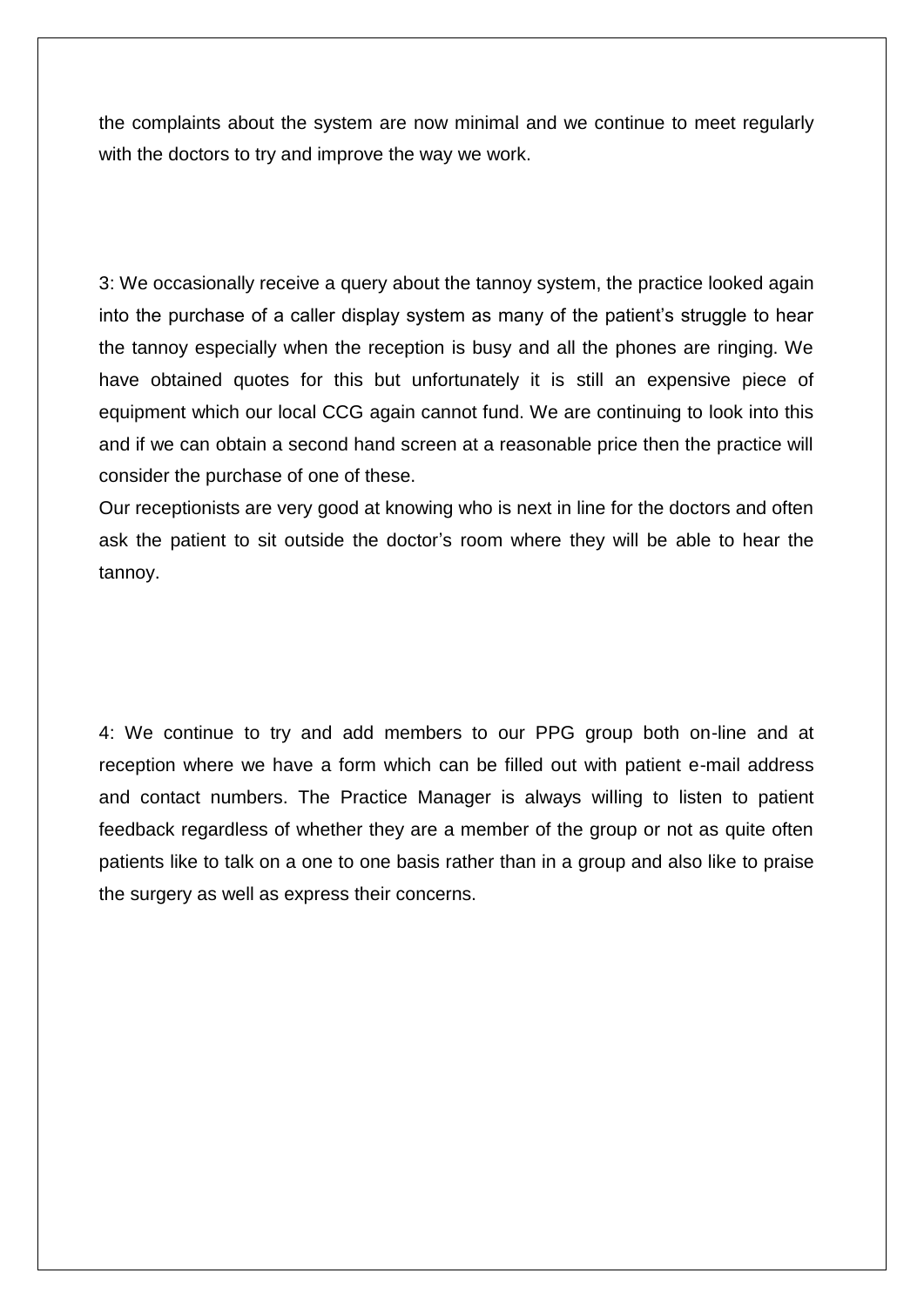#### **Patient Participation Group Meeting – March 2016**

The Practice held a meeting with members of the PPG. The group were shown the results from the recent Friends & Family test and the National GP Survey. There was concensus among the group that whilst surveys were a good way of obtaining feedback, many patient's felt that they were disinclined to use a computer and it was nice to come to the surgery to discuss matters personally.

- Appointments bookings were addressed and we said that the on-line and next day appointments booking system was continuing to work well.
- Many of our patients struggle to hear their name being called over the tannoy system, especially at busy periods and when all the phones are ringing a suggestion was made to have a caller display in the waiting room. We are still looking into this; however the reception team are generally very good at looking at the appointment list and send the next patient to wait outside the clinician's room.
- The group were pleased to see the practice continues to put up a monthly notice saying how many patients fail to turn up for their appointments and were again shocked at how many there were. We explained that the figure is slowly reducing due to our text messaging facility which reminds patients of their appointments. We hope that the more patients that are willing to give us their mobile numbers then this trend will carry on.
- The group were informed that from April patient's would, as well as being able to have on-line access to certain parts of their records i.e.: access to sensitivities and allergies. This year patients will be able to see coded entries on their records, this will be a practice decision to release this information and will be looked at on an individual basis. Patients will be able to apply to have this service on-line.
- Patients were concerned about the new Jehovas Witness building which is being built in West Hanningfield and how this would impact on the surgery. The practice is still waiting guidance from NHS England regarding this. The patients were concerned about the changes in GP's at Sutherland Lodge and also with the closure of Galleywood Medical Centre last year, all felt that such a small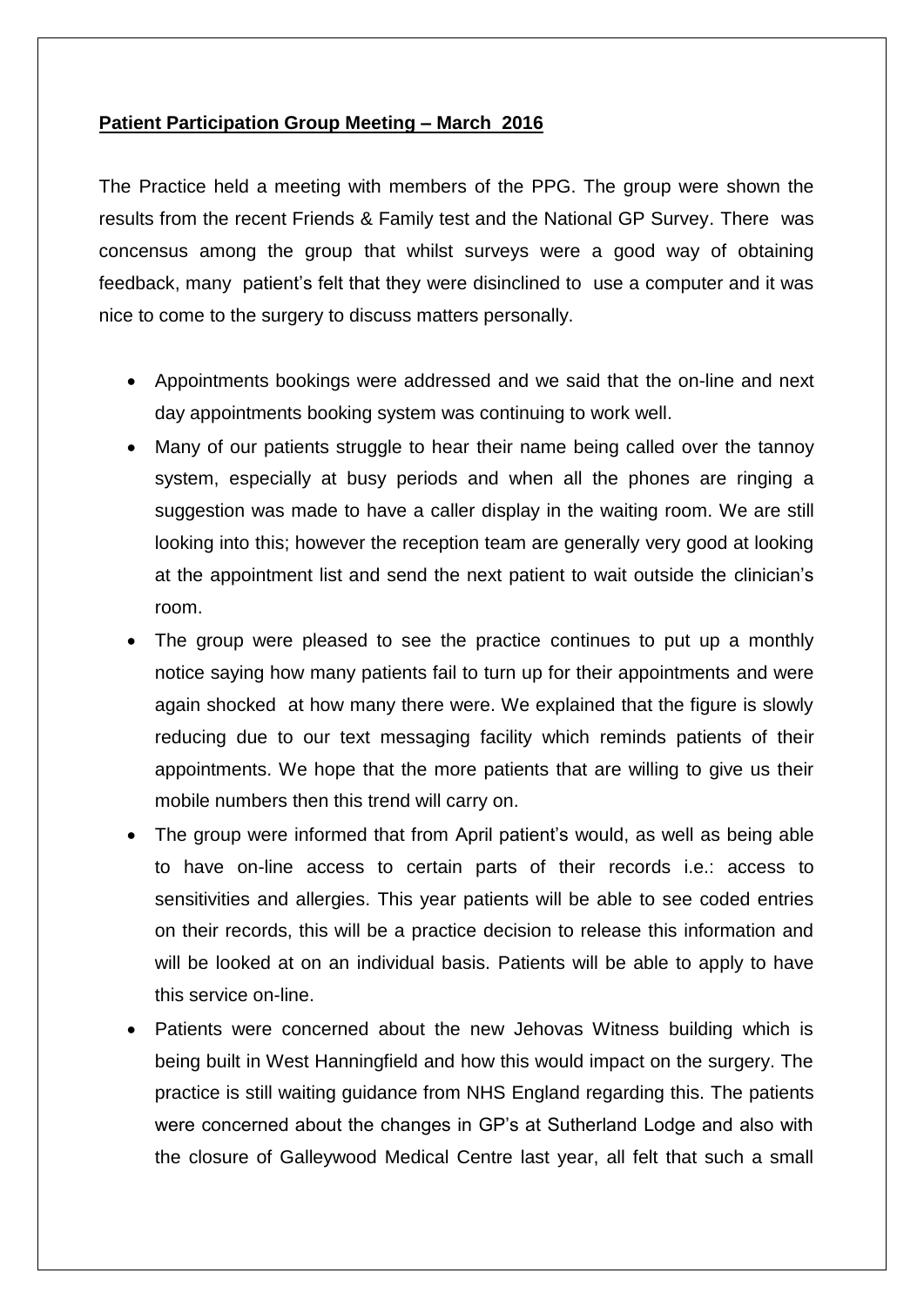surgery such as ours would not be able to cope with all the potential extra patients. CD again said she had not been informed of any changed from NHS England regarding extra patients and closure of other surgeries.

 Comments were made about the cleanliness of the surgery. CD explained that the practice had employed a new cleaning firm in the last year and will take the comments to the cleaning company.

We were very pleased to hear that the patients were again very happy with the surgery and particularly the dispensary and were impressed with the turnaround of the ordering and picking up of medication.

All the patients commented on how kind and courteous the staff were towards them and all felt that the reception team were helpful and professional at all times.

#### Action points agreed

- 1. Practice to continue to review appointment system
- 2. Practice to continue to advertise/recruit PPG members
- 3. Practice to look again into the purchase of a caller display system
- 4. To continue to remind patients of appointment times and hopefully a continued reduction of non- attenders.
- 5. To continue to make patient's feel they are always welcome to see the Practice Manager personally with any issues rather than feel they have to write or e-mail.
- **6.** To obtain more information from NHS England regarding new Jehovas Witness building and arrangements regarding Sutherland Lodge.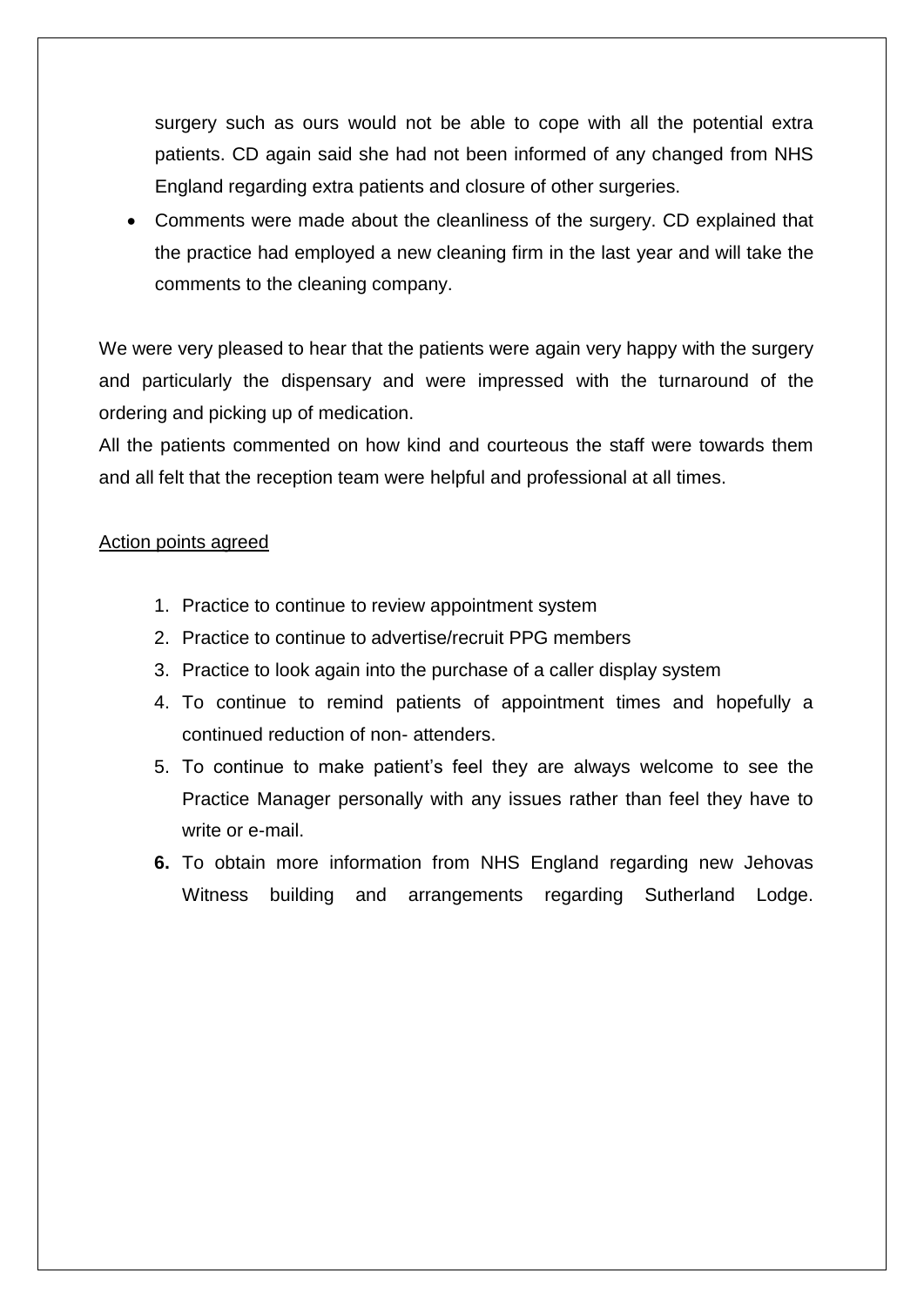## **Patient/PPG Demographic Breakdown**

Stock Surgery continues to seek a growing number of patients to be active members of our PPG whether they use the internet or not (phone numbers will be used where there is no e-mail address).

| Practice population profile |                                 |                           | <b>PRG</b> profile                        |                                   | Representation                                                                           |
|-----------------------------|---------------------------------|---------------------------|-------------------------------------------|-----------------------------------|------------------------------------------------------------------------------------------|
| Age band                    | Number<br>οf<br><b>Patients</b> | $%$ of<br><b>Patients</b> | Number<br>οf<br><b>Patients</b><br>in PRG | $%$ in the<br><b>PRG</b><br>Group | % of PPG<br>representation in<br>comparison to<br><b>Practice Population</b><br>Age Band |
| Under 15                    | 586                             | 14.79                     | $\bf{0}$                                  | 0                                 | 0.00                                                                                     |
| $15 - 24$                   | 314                             | 7.92                      | 1                                         | 2.00                              | 0.29                                                                                     |
| $25 - 34$                   | 315                             | 7.95                      | 6                                         | 12.00                             | 2.09                                                                                     |
| $35 - 44$                   | 410                             | 10.34                     | 6                                         | 12.00                             | 1.37                                                                                     |
| $45 - 54$                   | 630                             | 15.90                     | 5                                         | 10.00                             | 0.83                                                                                     |
| $55 - 64$                   | 578                             | 14.58                     | 6                                         | 12.00                             | 2.08                                                                                     |
| $65 - 74$                   | 604                             | 15.24                     | 19                                        | 38.00                             | 4.06                                                                                     |
| $75 - 84$                   | 407                             | 10.27                     | $\overline{7}$                            | 14.00                             | 1.76                                                                                     |
| Over 84                     | 118                             | 2.97                      | $\bf{0}$                                  | 0.00                              | 0.00                                                                                     |
| <b>Totals</b>               | 3962                            |                           | 50                                        |                                   |                                                                                          |

### **Patient Group Demographic by Ethnicity**

| <b>Ethnic Group</b> | <b>Number of Patients</b> |
|---------------------|---------------------------|
| <b>British</b>      | 50                        |

### **Patient Group demographic by Gender**

| Gender                      |                                        |                    |                                                  |                                   |                                                                                              |  |  |
|-----------------------------|----------------------------------------|--------------------|--------------------------------------------------|-----------------------------------|----------------------------------------------------------------------------------------------|--|--|
| Practice population profile |                                        |                    | PRG profile                                      |                                   | Representation                                                                               |  |  |
| Gender                      | <b>Number</b><br>οf<br><b>Patients</b> | $%$ of<br>Patients | <b>Number</b><br>Ωf<br><b>Patients</b><br>in PRG | $%$ in the<br><b>PRG</b><br>Group | % of PPG<br>representation in<br>comparison to<br><b>Practice Population</b><br>Gender Group |  |  |
| Male                        | 1985                                   | 50.10              | 18                                               | 36.00                             | 1.21                                                                                         |  |  |
| Female                      | 1977                                   | 49.90              | 32                                               | 64.00                             | 1.92                                                                                         |  |  |
|                             | 3962                                   | 100%               | 60                                               | 100%                              |                                                                                              |  |  |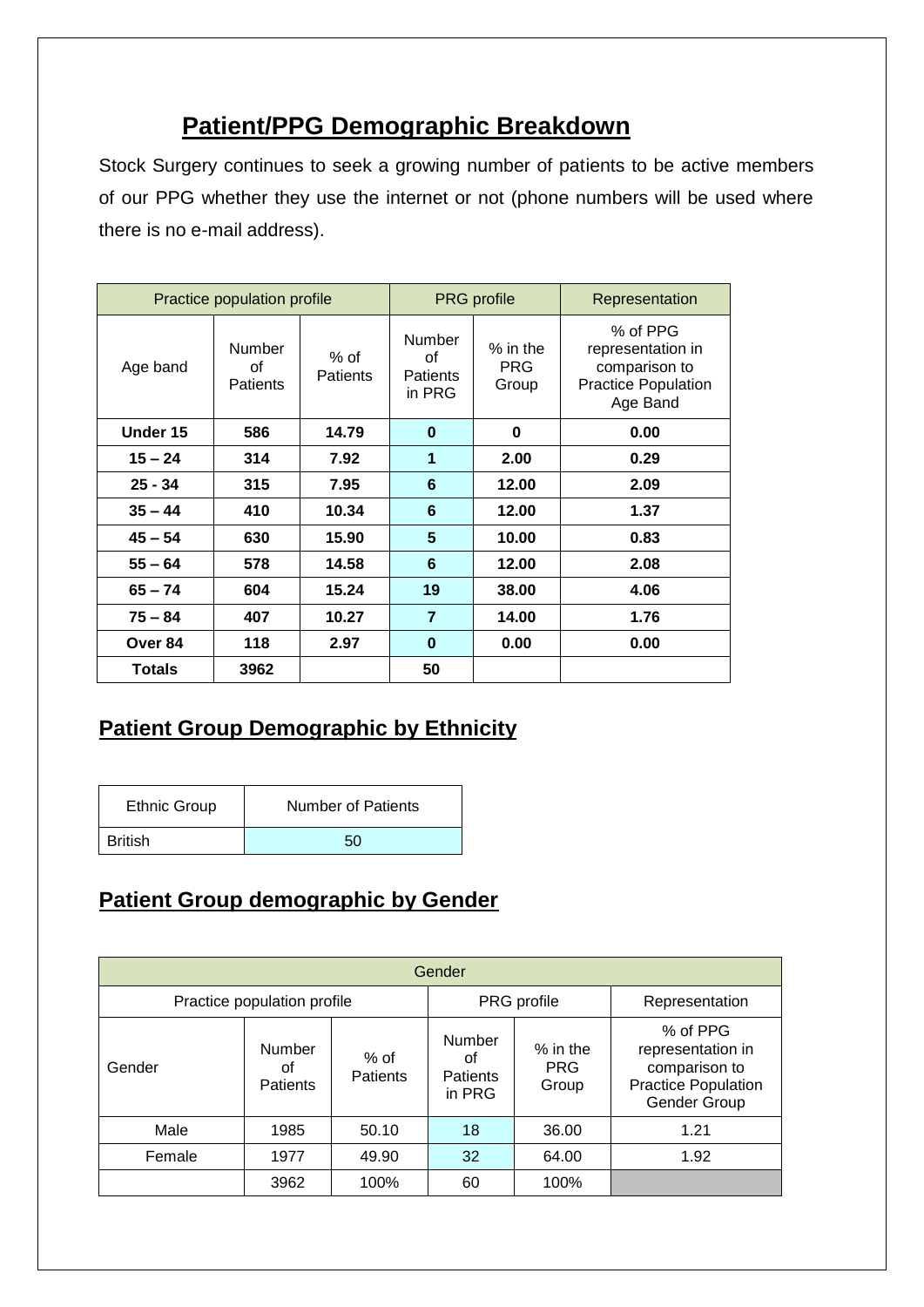The Practice basically has a 50/50 split between Male and Females and we hope to continue to have gender represented equally in the PPG.

Due to our area having a high elderly population we realise that a lot of our patients do not have access to the internet and have again struggled to gain new members on-line and will try to encourage patients who come into the surgery to join the group and come along to our meetings and discuss matters face to face or over the phone. The Practice Manager is always on hand to talk to patients in the surgery if they have any pressing matters they feel need to be discussed at the time.

The closure of Galleywood surgery has increased our list size and we find it a continual battle to be able to give good patient care due to the restrictions given to the GP's, with this in mind we are very pleased to see we are still achieving good results in the following:

The Friends & Family Test is now available to provide an opportunity for people who use the practice to give anonymous feedback through the test, except where it would be inappropriate to do so. The test is for patients of all ages and ethnic groups and aims to ask one question "How likely are you to recommend our service to friends and family if they need similar care or treatment". Cards are available at reception and can also be filled in on-line.

Where patients are not able to complete the FFT test themselves, they can be helped by relatives/carers or staff.

Results can be seen below.

# **FRIENDS & FAMILY TEST RESULTS APRIL 2015-MARCH 2016**

The Friends & Family test started in January 2015 and for the first few months we have had a good response with only one patient who completed a form on-line said they would not recommend us to their family and friends. Examples of feedback:

"Very obliging & friendly receptionists and excellent doctors"

"Always had a service second to none at this practice"

"Helpful Courteous staff"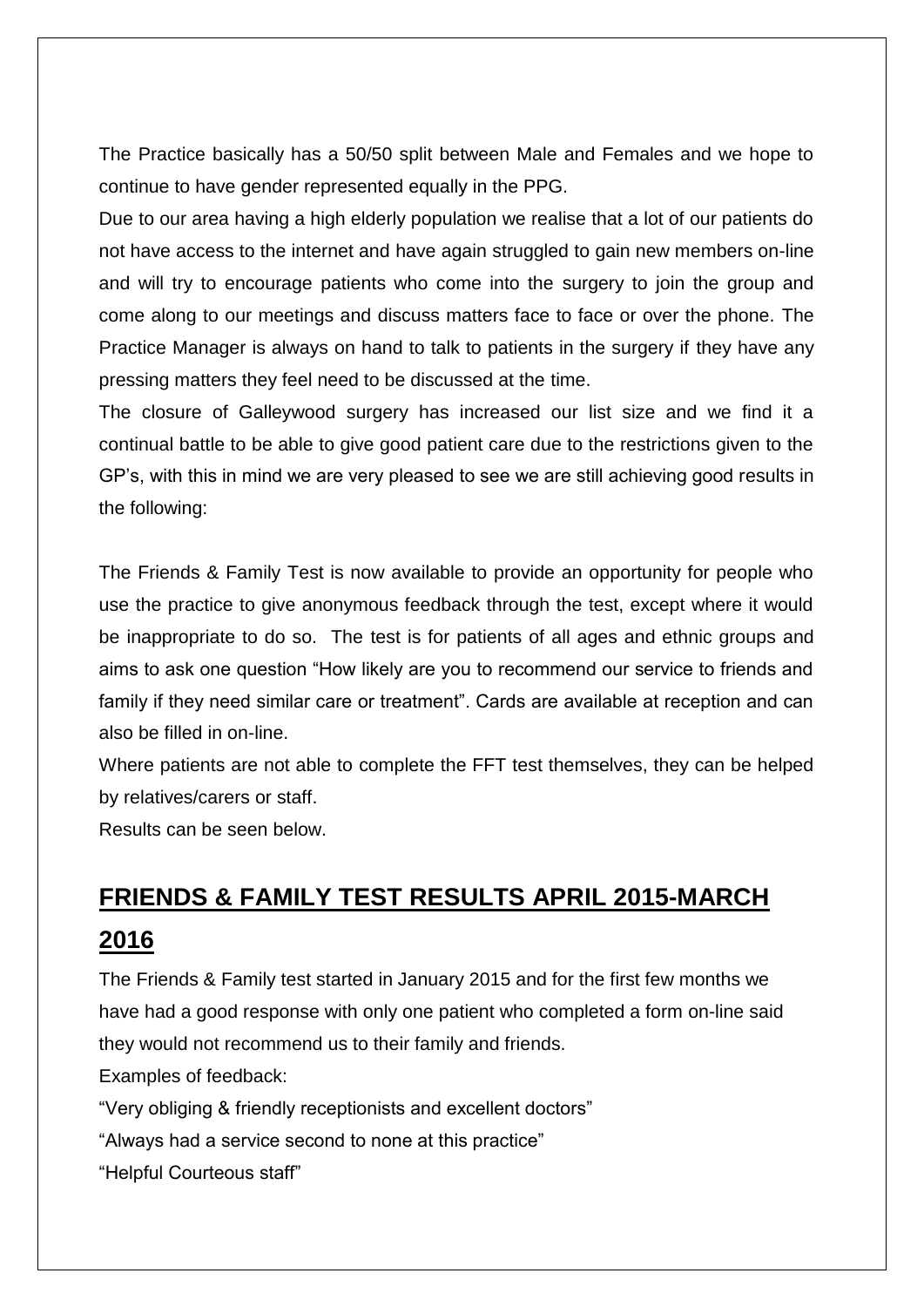"All staff very motivated, knowledgeable and caring"

This year we continue to achieve fantastic results with only one patient in the year saying they were unlikely to recommend us, all other responses were positive with them all extremely likely to recommend us their friends and families..

#### **GP National Survey**

The GP Patient Survey is an independent survey run by Ipsos MORI on behalf of NHS England. The survey is sent out to over a million people across the UK. The results show how people feel about their GP practice. The whole of the results can be seen on https://**gp**-patient.co.uk

#### **Stock Surgery Survey results**.

What the Practice does best

**95% of respondents would recommend this surgery to someone new to the area** 

Local (CCG) average: **76%**

**95% of respondents say the last GP they saw or spoke to was good at explaining tests and treatments** 

Local (CCG) average: **84%**

**77% of respondents with a preferred GP usually get to see or speak to that GP** 

Local (CCG) average: **63%**

 **41% of respondents usually wait 15 minutes or less after their appointment time to be seen.**

Local (CCG) average: **64%**

**79% of respondents were able to get an appointment to see or speak to someone the last time they tried** 

Local (CCG) average: **87%**

**93% of respondents say the last appointment they got was convenient** 

Local (CCG) average: **91%**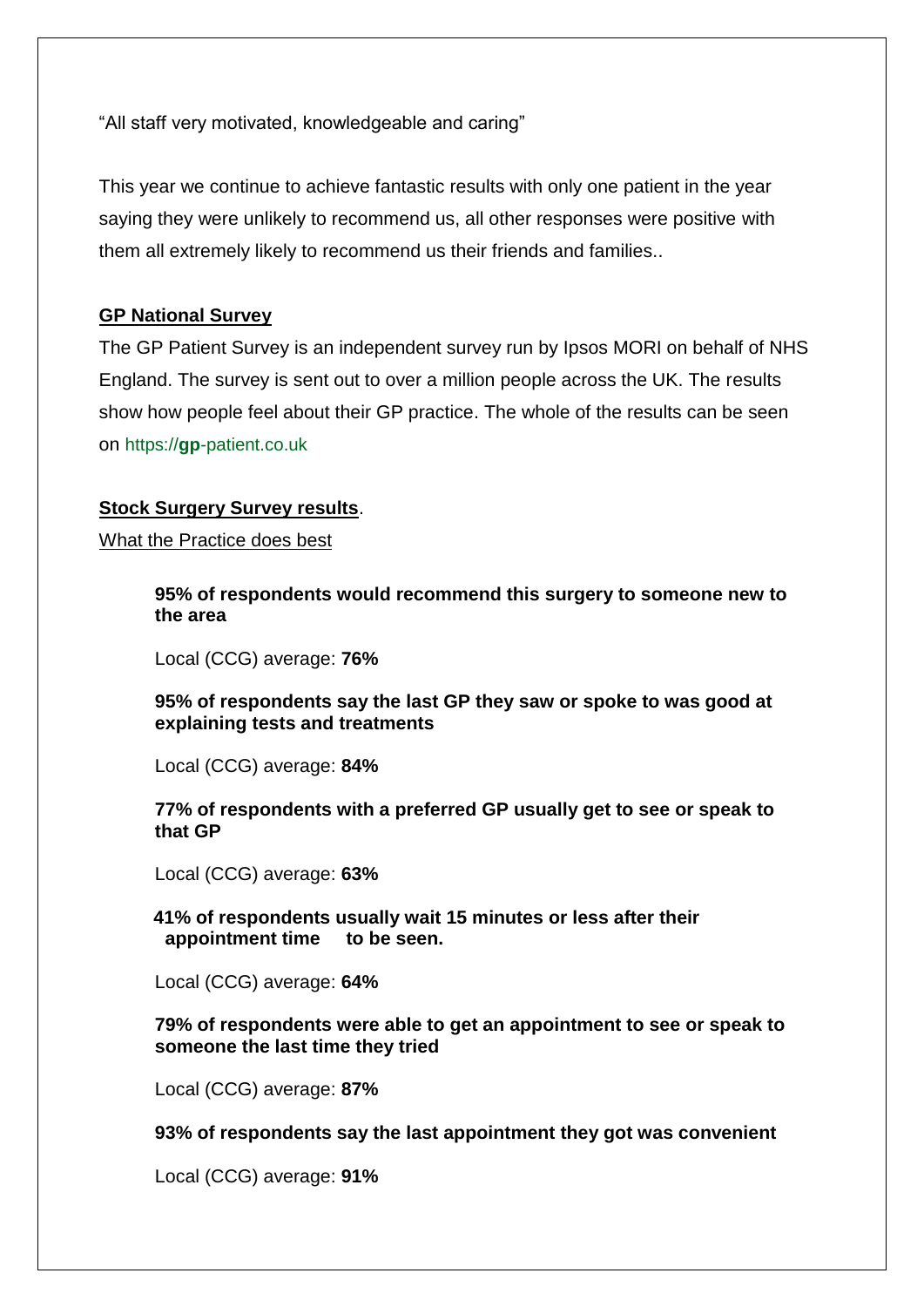**86 % found our receptionists helpful. 99% said that the nurses were good at giving enough time. 99% said that the doctors were good listeners. 99% said they had trust in the doctors and nurses. 83% said they would recommend us to others. 89% said their overall impression of the surgery was good.**

There is room for improvement in the following area:

We do try and keep our waiting times down but 41% of responders had to wait for longer than 15 minutes.

Overall we are pleased with the results and are happy to see that most responders are happy with our service.

We try our best to accommodate everyone but can appreciate patient's frustrations at not being able to obtain an appointment to suit them and also appreciate that people work out of the area and can only come to the surgery in the evening.

We are always changing the way we use our appointment rotas and try to fit most people in who feel they need to be seen on the day.

Looking at the survey as a whole we are pleased to see that the responses have been mainly positive and continue daily to improve the way we work for our patients.

We continue to feel very proud of the service we provide at Stock Surgery and aim to provide our services with compassion and in a friendly professional manner.

It is great to see all our efforts resulting in virtually universal praise of our services.

We continue to work hard behind the scenes to maintain a high quality of care for all our patients and to improve the patient experience when our service is used.

Dr Hopgood and I are extremely grateful for all the hard work and enthusiasm from the team here at Stock Surgery and also all the efforts from our Patient Participation Group.

Dr David Acorn